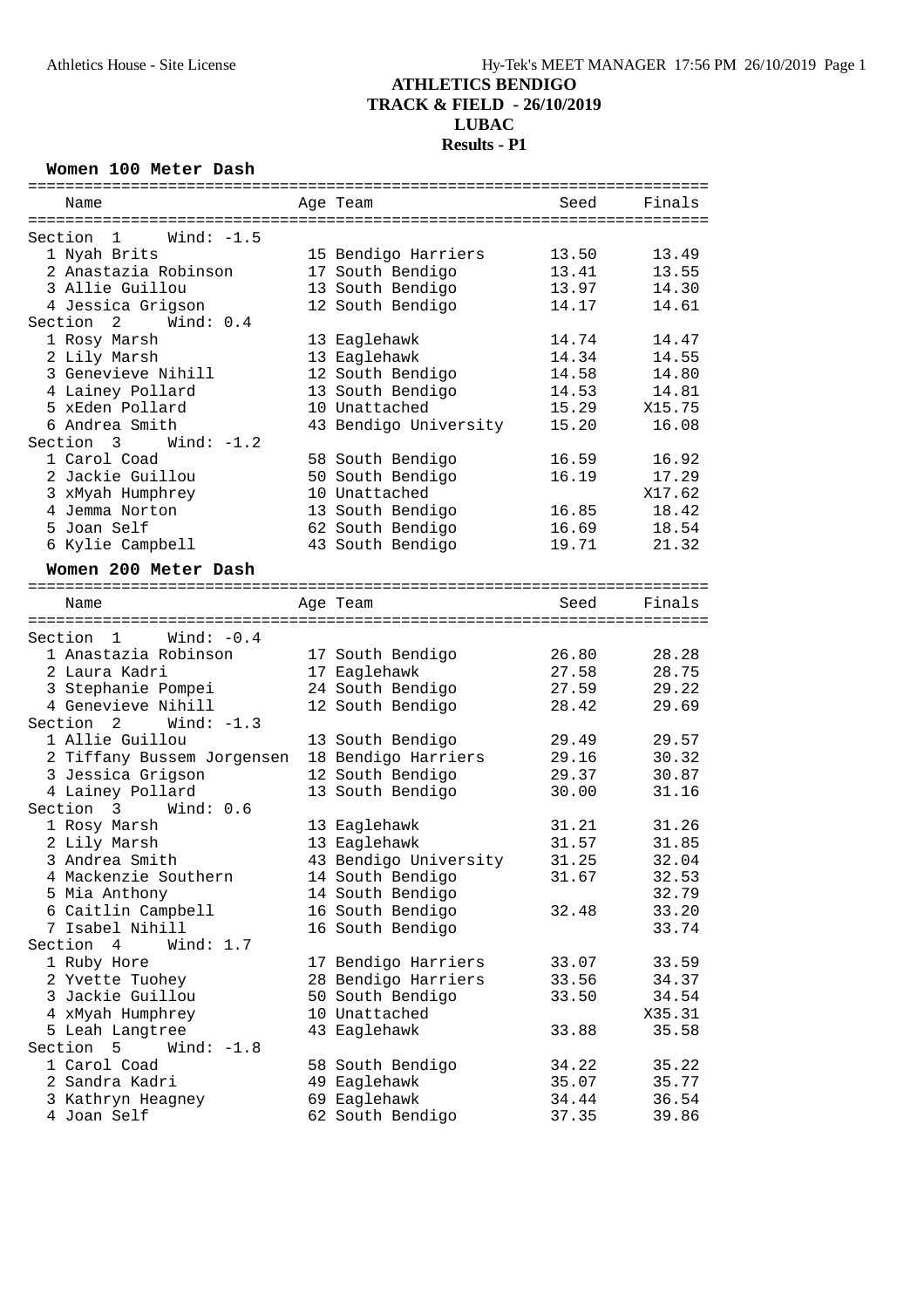#### **Men 100 Meter Dash**

| Name                     | Age Team              | Seed    | Finals  |
|--------------------------|-----------------------|---------|---------|
|                          |                       |         |         |
| $Section 1$ Wind: $-3.5$ |                       |         |         |
| 1 Angus McKindlay        | 16 Eaglehawk          | 11.83   | 12.31   |
| 2 Kenan Seebah           | 16 Eaglehawk          | 11.81   | 12.35   |
| 3 xDavid Morrissey       | 38 Bendigo Harriers   | 12.53   | X12.44  |
|                          |                       | 12.23   |         |
| 4 Oliver Muggleton       | 16 South Bendigo      |         | 12.55   |
| Section 2 Wind: $-0.4$   |                       |         |         |
| 1 David Chisholm         | 51 Eaglehawk          | 12.91   | 13.19   |
| 2 Sam Storer             | 26 Eaglehawk          | 13.20   | 13.46   |
| 3 Lachlan Carr           | 23 Bendigo Harriers   | 13.37   | 14.02   |
| Section $3$ Wind: $-3.4$ |                       |         |         |
| 1 Keenan Seymour         | 12 South Bendigo      | 13.72   | 14.18   |
| 2 Peter Curtis           | 25 South Bendigo      | 13.75   | 14.43   |
| 3 Peter Clarke           | 48 Bendigo Harriers   | 13.96   | 14.46   |
| 4 Connor Clarke          | 14 Bendigo Harriers   | 16.29   | 17.30   |
|                          |                       |         |         |
| Men 200 Meter Dash       |                       |         |         |
| Name                     | Age Team              | Seed    | Finals  |
|                          |                       |         |         |
| $Section 1$ Wind: $-1.0$ |                       |         |         |
| 1 Jake Hilson            | 20 South Bendigo      | 22.69   | 23.78   |
| 2 Kenan Seebah           |                       | 23.64   | 24.16   |
|                          | 16 Eaglehawk          |         |         |
| 3 Daniel Baldwin         | 17 Bendigo Harriers   | 24.24   | 24.19   |
| 4 Angus McKindlay        | 16 Eaglehawk          | 24.04   | 24.22   |
| 5 James Bentley          | 15 Eaglehawk          | 23.62   | 24.45   |
| 6 Oliver Muggleton       | 16 South Bendigo      | 24.49   | 24.99   |
| Section 2 Wind: -3.6     |                       |         |         |
| 1 xDavid Morrissey       | 38 Bendigo Harriers   | 26.85   | X25.79  |
| 2 David Chisholm         | 51 Eaglehawk          | 25.97   | 26.85   |
| 3 Lachlan Carr           | 23 Bendigo Harriers   | 26.75   | 28.05   |
| 4 Gregory Hilson         | 50 South Bendigo      | 27.78   | 29.56   |
| Section $3$ Wind: $-1.4$ |                       |         |         |
| 1 Sam Storer             | 26 Eaglehawk          | 28.46   | 27.43   |
| 2 Bernard Nihill         | 14 South Bendigo      | 28.89   | 29.00   |
| 3 %Timothy Sullivan T38  | 44 Eaglehawk          | 28.21   | 29.20   |
|                          |                       |         |         |
| 4 Terry Hicks            | 65 Eaglehawk          | 28.32   | 30.93   |
| Section 4<br>Wind: 0.3   |                       |         |         |
| 1 Peter Clarke           | 48 Bendigo Harriers   |         | 29.18   |
| 2 Brody Shaw             | 14 Bendigo Harriers   |         | 30.05   |
| 3 Keenan Seymour         | 12 South Bendigo      | 32.43   | 32.14   |
| 4 xDavid Cripps          | 48 Bendigo University |         | X32.78  |
| Mixed 800 Meter Run      |                       |         |         |
|                          |                       |         |         |
| Name                     | Age Team              | Seed    | Finals  |
|                          |                       |         |         |
| Section<br>1             |                       |         |         |
| 1 James Bentley          | M15 Eaglehawk         | 2:02.83 | 2:05.89 |
| 2 Anthony Dempster       | M19 Bendigo Harriers  | 2:07.22 | 2:07.01 |
| 3 Jake Hilson            | M20 South Bendigo     | 2:04.94 | 2:08.73 |
| 4 Kenan Seebah           | M16 Eaglehawk         |         | 2:16.13 |
|                          |                       |         |         |
| 5 Daniel Baldwin         | M17 Bendigo Harriers  | 2:11.04 | 2:18.41 |
| Section 2                |                       |         |         |
| 1 Taine Lang             | M16 Bendigo Harriers  |         | 2:18.42 |
| 2 Luke Matthews          | M38 Bendigo Harriers  | 2:22.99 | 2:18.52 |
| 3 Zackery Tickell        | M14 South Bendigo     | 2:19.80 | 2:22.08 |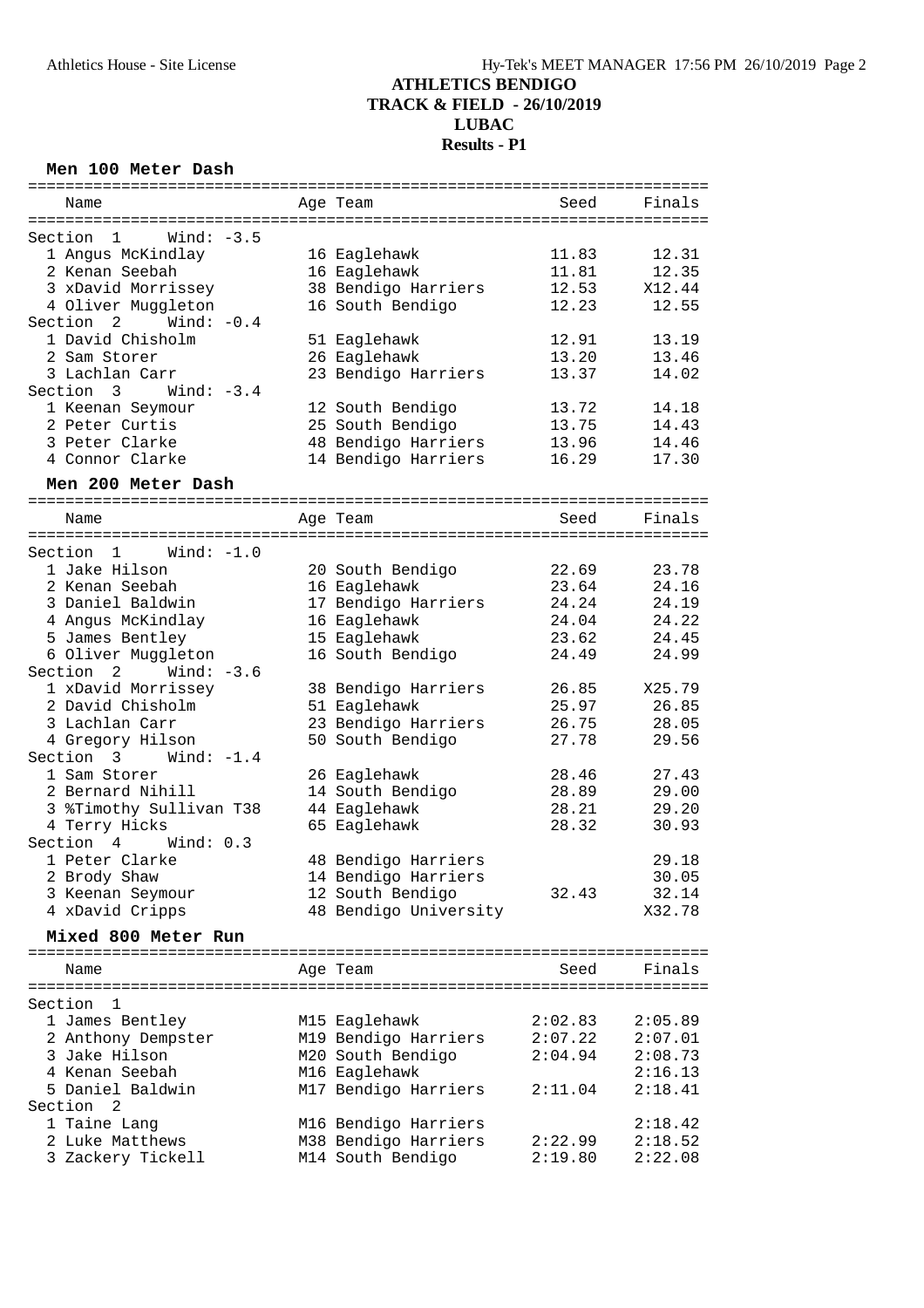#### **....Mixed 800 Meter Run**

| 4 Nicholas Alexander                            | M15 South Bendigo      | 2:28.14  | 2:22.13   |
|-------------------------------------------------|------------------------|----------|-----------|
| 5 Bernard Nihill                                | M14 South Bendigo      | 2:29.76  | 2:25.80   |
| 6 Aaron Norton                                  | M40 South Bendigo      | 2:20.85  | 2:26.76   |
| 7 Gregory Hilson                                | M50 South Bendigo      | 2:25.55  | 2:34.30   |
| Section 3                                       |                        |          |           |
| 1 Molly Butler                                  | W19 Mentone            | 2:38.85  | 2:36.41   |
| 2 Ian Wellard                                   | M51 Bendigo Harriers   | 2:46.45  | 2:42.81   |
| 3 Stephanie Pompei                              | W24 South Bendigo      | 2:33.46  | 2:43.36   |
| 4 Caitlin Campbell                              | W16 South Bendigo      | 2:48.02  | 2:44.28   |
| 5 Tiffany Bussem Jorgensen W18 Bendigo Harriers |                        | 2:45.78  | 2:44.33   |
| 6 Mia Anthony                                   | W14 South Bendigo      |          | 2:46.77   |
| 7 Terry Hicks                                   | M65 Eaglehawk          |          | 2:48.68   |
| 8 %Timothy Sullivan T38                         | M44 Eaglehawk          | 2:47.57  | 3:12.96   |
| Section 4                                       |                        |          |           |
| 1 Andrea Smith                                  | W43 Bendigo University | 2:54.21  | 2:56.97   |
| 2 Yvette Tuohey                                 | W28 Bendigo Harriers   | 2:57.99  | 2:58.54   |
| 3 Isabel Nihill                                 | W16 South Bendigo      |          | 2:59.89   |
| 4 Anne Buckley                                  | W52 Bendigo Harriers   | 3:03.24  | 3:03.21   |
| 5 Kevin Shanahan                                | M63 Eaglehawk          | 3:08.23  | 3:07.67   |
| 6 Hunter Gill                                   | M71 Bendigo Harriers   | 3:12.95  | 3:22.05   |
| Section 5                                       |                        |          |           |
| 1 xDavid Cripps                                 | M48 Bendigo University |          | X2:44.70  |
| 2 xEden Pollard                                 | W10 Unattached         |          | X3:17.41  |
| 3 xMyah Humphrey                                | W10 Unattached         |          | X3:32.52  |
| 4 Jackie Guillou                                | W50 South Bendigo      | 3:33.23  | 3:32.87   |
| 5 Sandra Kadri                                  | W49 Eaglehawk          | 3:27.96  | 3:46.83   |
| Section 6                                       |                        |          |           |
| 1 Kathryn Heagney                               | W69 Eaglehawk          | 3:36.63  | 3:25.09   |
| 2 Carol Coad                                    | W58 South Bendigo      | 3:46.57  | 3:41.25   |
| 3 Leah Langtree                                 | W43 Eaglehawk          | 4:55.91  | 3:42.22   |
| 4 Kylie Campbell                                | W43 South Bendigo      | 4:09.61  | 4:14.64   |
| -- Stephen Ryan                                 | M62 Eaglehawk          |          | DNF       |
|                                                 |                        |          |           |
| Mixed 3000 Meter Run                            |                        |          |           |
|                                                 |                        |          |           |
| Name                                            | Age Team               | Seed     | Finals    |
|                                                 |                        |          |           |
| $\overline{1}$<br>Section                       |                        |          |           |
| 1 Taine Lang                                    | M16 Bendigo Harriers   | 10:27.26 | 10:20.01  |
| 1 Anthony Dempster                              | M19 Bendigo Harriers   | 10:10.37 | 10:20.01  |
| 3 Logan Tickell                                 | M12 South Bendigo      | 10:14.95 | 10:21.04  |
| 4 Ian Wellard                                   | M51 Bendigo Harriers   | 11:40.35 | 11:46.11  |
| 5 Lachlan Carr                                  | M23 Bendigo Harriers   | 11:31.29 | 11:51.72  |
| 6 Aaron Norton                                  | M40 South Bendigo      | 11:42.58 | 12:01.11  |
| 7 Luke Matthews                                 | M38 Bendigo Harriers   | 11:45.25 | 12:09.44  |
| 8 xDavid Cripps                                 | M48 Bendigo University | 11:46.12 | X12:22.00 |
| 9 Christopher Timewell                          | M45 South Bendigo      | 12:30.79 | 12:23.97  |
| 10 Anne Buckley                                 | W52 Bendigo Harriers   | 12:28.16 | 12:54.26  |
| 11 Molly Butler                                 | W19 Mentone            |          | 13:09.25  |
| 12 Yvette Tuohey                                | W28 Bendigo Harriers   | 13:23.86 | 14:01.59  |
| 13 Kevin Shanahan                               | M63 Eaglehawk          | 13:27.95 | 14:08.09  |
| 14 Hunter Gill                                  | M71 Bendigo Harriers   | 13:57.85 | 14:34.53  |
| -- Craig Green                                  | M52 Bendigo University | 10:42.28 | DNF       |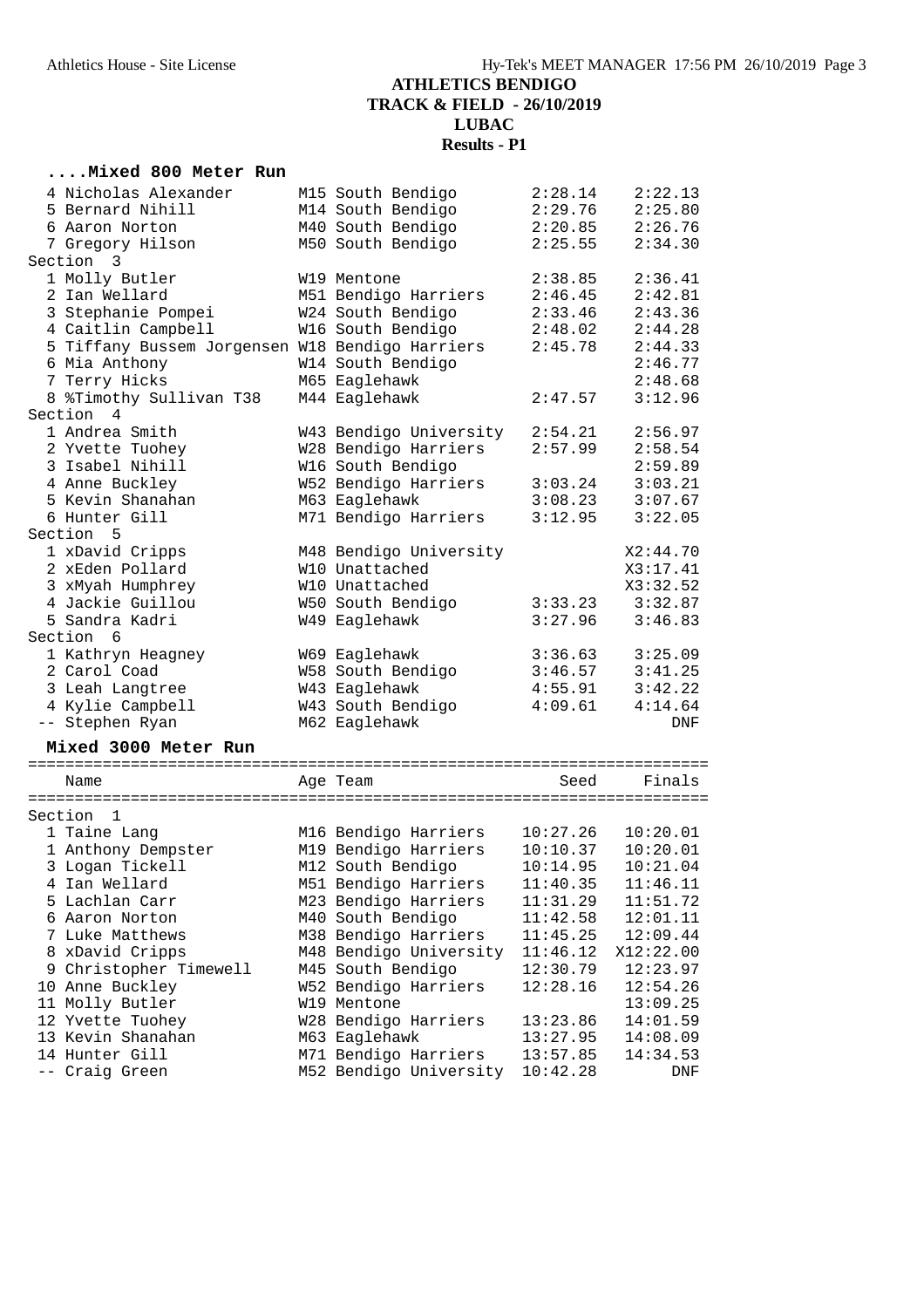| Mixed 200 Meter Hurdles                           |                                           |                   |                                |               |
|---------------------------------------------------|-------------------------------------------|-------------------|--------------------------------|---------------|
| Name                                              | Age Team                                  | Seed              | Finals                         |               |
| Section<br>$\mathbf{1}$<br>Wind: NWI              |                                           |                   |                                |               |
| 1 Mackenzie Southern                              | W14 South Bendigo                         |                   | 42.50                          |               |
| Mixed 4x200 Meter Relay                           |                                           |                   |                                |               |
| Team                                              | -----------------------------------       | Seed              | Finals                         |               |
|                                                   |                                           |                   |                                |               |
| Section<br>- 1<br>1 Eaglehawk 'B'                 |                                           |                   | 1:43.67                        |               |
| 1) Kenan Seebah 16                                | 2) Angus McKindlay 16                     |                   |                                |               |
| 3) Niah Langtree 17                               | 4) James Bentley 15                       |                   |                                |               |
| 2 Eaglehawk 'A'                                   |                                           |                   | 2:12.90                        |               |
| 1) David Chisholm 51                              | 2) Leah Langtree 43                       |                   |                                |               |
| 3) Kathryn Heagney 69<br>Mixed High Jump          | 4) Terry Hicks 65                         |                   |                                |               |
|                                                   |                                           |                   |                                |               |
| Name                                              | Age Team                                  | Seed              | Finals                         |               |
| Flight 1                                          |                                           |                   |                                |               |
| 1 Connor Clarke                                   | M14 Bendigo Harriers                      | 1.47m             | 1.50m                          |               |
| 2 Zackery Tickell                                 | M14 South Bendigo                         | 1.55m             | 1.45m                          |               |
| 2 Gregory Hilson<br>Flight<br>2                   | M50 South Bendigo                         | 1.50m             | 1.45m                          |               |
| 1 Peter Curtis                                    | M25 South Bendigo                         | 1.35m             | 1.40m                          |               |
| 2 Peter Clarke                                    | M48 Bendigo Harriers                      | 1.30 <sub>m</sub> | 1.30m                          |               |
| 2 Geoff Jordan                                    | M50 Bendigo Harriers                      | 1.35m             | 1.30m                          |               |
| Mixed Triple Jump<br>============================ |                                           |                   |                                |               |
| Name                                              | Age Team                                  | Seed              | Finals                         | Wind          |
| ============                                      | ==================                        |                   | ============================== |               |
| Flight<br>$\overline{\phantom{0}}$                |                                           |                   |                                |               |
| 1 Geoff Jordan                                    | M50 Bendigo Harriers<br>M12 South Bendigo | 8.70m<br>7.38m    | 8.94m<br>7.98m                 | 0.3<br>$-1.2$ |
| 2 Keenan Seymour<br>3 xEden Pollard               | W10 Unattached                            | 7.74m             | X7.95m                         | $-4.7$        |
| 4 Andrea Smith                                    | W43 Bendigo University                    | 7.77m             | 7.63m                          | 0.9           |
| 5 Carol Coad                                      | W58 South Bendigo                         | 7.65m             | 7.26m                          | 1.6           |
| 6 Jemma Norton                                    | W13 South Bendigo                         | 7.22m             | $6.45m - 1.9$                  |               |
| 7 Yvette Tuohey                                   | W28 Bendigo Harriers                      | 6.28m             | 6.01 <sub>m</sub>              | 2.3           |
| 8 Destiney Seymour                                | W15 South Bendigo                         | 5.69m             | 4.70m                          | $-3.1$        |
| Flight<br>2                                       |                                           |                   |                                |               |
| 1 Angus McKindlay                                 | M16 Eaglehawk                             | 11.63m            | 11.04m                         | $+0.0$        |
| 2 Gregory Hilson                                  | M50 South Bendigo                         | 10.34m            | 10.16m                         | $-0.1$        |
| 3 David Chisholm                                  | M51 Eaglehawk                             | 10.34m            | 9.81m                          | 0.2           |
| 4 Rosy Marsh                                      | W13 Eaglehawk                             | 9.33m             | 9.79m                          | $-0.9$        |
| 5 Nyah Brits                                      | W15 Bendigo Harriers                      | 9.38m             | 9.32m                          | 0.2           |
| 6 Jessica Grigson                                 | W12 South Bendigo                         | 8.36m             | 8.74m                          | 1.0           |
| 7 Lainey Pollard                                  | W13 South Bendigo                         | 8.01m             | 8.40m                          | $-0.6$        |
| 8 Jayne Norton                                    | W44 South Bendigo                         | 8.21m             | 8.04 <sub>m</sub>              | 1.7           |
| 9 Allie Guillou                                   | W13 South Bendigo                         | 8.47m             | 7.72m                          | $-1.1$        |
| $\overline{\mathbf{3}}$<br>Flight                 |                                           |                   |                                |               |
| 1 Lily Marsh                                      | W13 Eaglehawk                             | 9.60m             | 9.20m                          | NWI           |
| 2 Taine Lang                                      | M16 Bendigo Harriers                      |                   | 8.90m                          | NWI           |
| 3 Caitlin Campbell                                | W16 South Bendigo                         | 7.96m             | 7.84m                          | NWI           |
| 4 Joan Self                                       | W62 South Bendigo                         | 7.76m             | 6.94m                          | NWI           |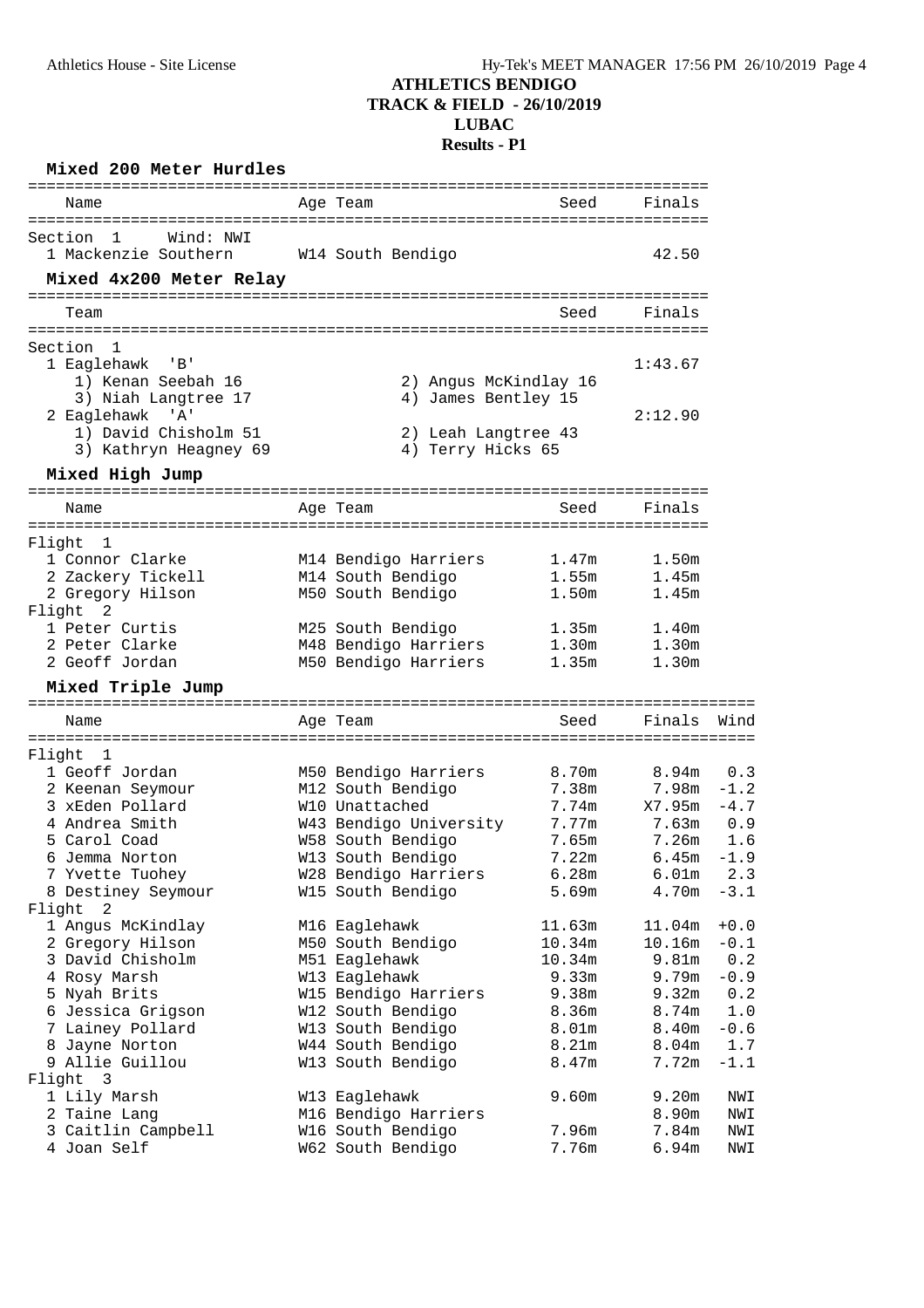# **ATHLETICS BENDIGO TRACK & FIELD - 26/10/2019**

#### **LUBAC Results - P1**

## **Mixed Discus Throw**

|        | Name                   | Age Team               | Seed   | Finals  |
|--------|------------------------|------------------------|--------|---------|
|        |                        |                        |        |         |
| Flight | 1                      |                        |        |         |
|        | 1 xAmber Fox           | W12 South Bendigo      | 20.48m | X24.29m |
|        | 2 Claire Noonan        | W15 Eaglehawk          | 24.83m | 22.05m  |
|        | 3 Martin Fryer         | M74 Eaglehawk          | 20.88m | 21.21m  |
|        | 4 Amanda Robinson      | W39 Bendigo Harriers   | 21.90m | 21.12m  |
|        | 5 Ruby Hore            | W17 Bendigo Harriers   | 21.26m | 19.99m  |
|        | 6 Kellie Doering       | W44 South Bendigo      | 20.40m | 19.81m  |
|        | 7 Stephen Ryan         | M62 Eaglehawk          | 19.51m | 19.29m  |
|        | 8 Joan Self            | W62 South Bendigo      | 18.72m | 18.32m  |
|        | 9 Lily Marsh           | W13 Eaglehawk          | 12.25m | 14.36m  |
|        | 10 Rosy Marsh          | W13 Eaglehawk          | 11.94m | 11.83m  |
|        | Flight 2               |                        |        |         |
|        | 1 Carol Coad           | W58 South Bendigo      | 17.46m | 17.98m  |
|        | 2 Andrea Smith         | W43 Bendigo University | 15.85m | 15.26m  |
|        | 3 Destiney Seymour     | W15 South Bendigo      |        | 14.25m  |
|        | 4 Jemma Norton         | W13 South Bendigo      | 15.51m | 13.86m  |
|        | 5 Jasper Seymour       | M10 South Bendigo      |        | 13.14m  |
|        | 6 Annette Curtis       | W63 South Bendigo      | 13.36m | 12.29m  |
|        | 7 Kathryn Heagney      | W69 Eaglehawk          | 10.37m | 11.97m  |
|        | 8 Jennifer Payne       | W63 South Bendigo      | 12.18m | 10.94m  |
|        | 9 Kylie Campbell       | W43 South Bendigo      | 12.02m | 10.83m  |
|        | Flight 3               |                        |        |         |
|        | 1 Jayne Norton         | W44 South Bendigo      | 31.11m | 29.46m  |
|        | 2 Terry Hicks          | M65 Eaglehawk          | 29.25m | 28.32m  |
|        | 3 David Chisholm       | M51 Eaglehawk          | 25.06m | 24.71m  |
|        | 4 Olivia Graham        | W19 Eaglehawk          | 25.08m | 24.06m  |
|        | 5 Craig Graham         | M54 Eaglehawk          | 23.88m | 23.02m  |
|        | 6 Aaron Norton         | M40 South Bendigo      | 22.60m | 23.01m  |
|        | 7 Geoff Jordan         | M50 Bendigo Harriers   | 22.76m | 22.35m  |
|        | 8 Christopher Timewell | M45 South Bendigo      | 24.40m | 22.11m  |
|        | 9 Leah Langtree        | W43 Eaglehawk          | 25.79m | 14.36m  |
|        |                        |                        |        |         |
|        | Mixed Hammer Throw     |                        |        |         |
|        |                        |                        |        |         |
|        | Name                   | Age Team               | Seed   | Finals  |
|        |                        |                        |        |         |
| Flight | 1                      |                        |        |         |
|        | 1 Olivia Graham        | W19 Eaglehawk          | 47.34m | 44.62m  |
|        | 2 Claire Noonan        | W15 Eaglehawk          | 30.93m | 34.67m  |
|        | 3 Craig Graham         | M54 Eaglehawk          | 32.14m | 30.91m  |
|        | 4 Hunter Gill          | M71 Bendigo Harriers   |        | 27.19m  |
|        | 5 Kellie Doering       | W44 South Bendigo      | 28.94m | 27.13m  |
|        | 6 Geoff Jordan         | M50 Bendigo Harriers   | 20.04m | 24.41m  |
|        | 7 David Chisholm       | M51 Eaglehawk          | 24.25m | 23.11m  |
|        | 8 Ruby Hore            | W17 Bendigo Harriers   | 22.76m | 23.09m  |
|        | 9 Christopher Timewell | M45 South Bendigo      | 22.64m | 19.76m  |
|        | 10 Aaron Norton        | M40 South Bendigo      | 17.27m | 19.59m  |
|        | 11 Martin Fryer        | M74 Eaglehawk          | 18.79m | 17.81m  |
|        | 12 Jayne Norton        | W44 South Bendigo      |        | 17.28m  |
|        | 13 Amanda Robinson     | W39 Bendigo Harriers   |        | 15.86m  |
|        | 14 Kylie Campbell      | W43 South Bendigo      | 14.05m | 12.61m  |